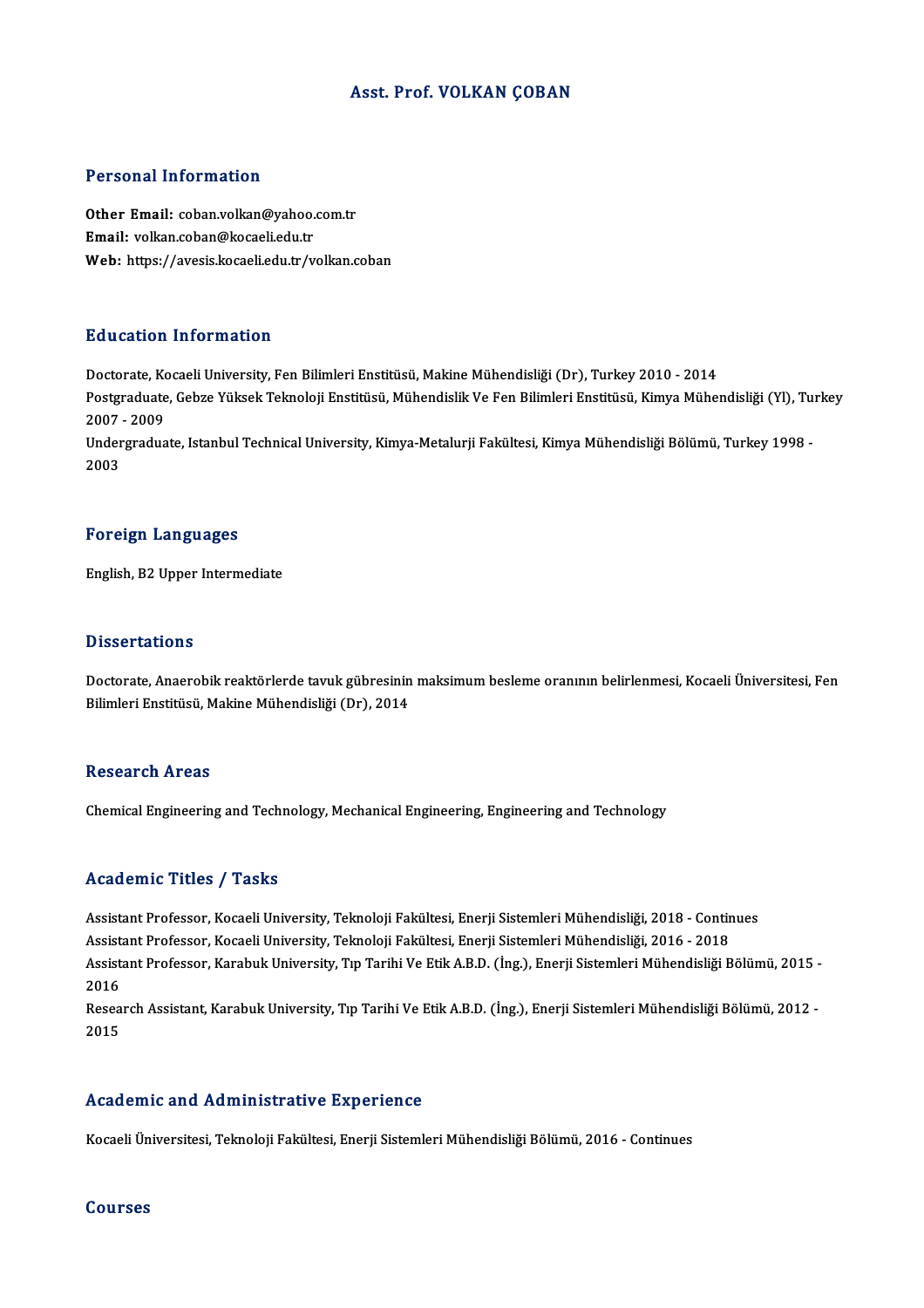Kojenerasyon Sistemleri, Undergraduate<br>Enerii Ekonomisi, Undergraduate Kojenerasyon Sistemleri, Undergr<br>Enerji Ekonomisi, Undergraduate<br>Kariyar Planlama, Undergraduate Kojenerasyon Sistemleri, Undergra<br>Enerji Ekonomisi, Undergraduate<br>Kariyer Planlama, Undergraduate<br>Preje, Undergraduate Enerji Ekonomisi, Undergraduate<br>Kariyer Planlama, Undergraduate<br>Proje, Undergraduate Yakıtlar ve yanma, Undergraduate Proje, Undergraduate<br>Yakıtlar ve yanma, Undergraduate<br>Bilimsel Araştırma Teknikleri ve Yayın Etiği, Postgraduate<br>Bivokütle Enerii Dönüsümü, Undergraduate Yakıtlar ve yanma, Undergraduate<br>Bilimsel Araştırma Teknikleri ve Yayın Etiği, I<br>Biyokütle Enerji Dönüşümü, Undergraduate<br>Tenlam Kalite Yönetimi, Undergraduate Bilimsel Araştırma Teknikleri ve Yayın E<br>Biyokütle Enerji Dönüşümü, Undergradı<br>Toplam Kalite Yönetimi, Undergraduate<br>İs veri eğitimi, Undergraduate Biyokütle Enerji Dönüşümü, Ul<br>Toplam Kalite Yönetimi, Under<br>İş yeri eğitimi, Undergraduate<br>Biyometarlasma Telmolojileri Toplam Kalite Yönetimi, Undergraduate<br>İş yeri eğitimi, Undergraduate<br>Biyometanlaşma Teknolojileri ve Proses Tasarımı, Postgraduate

## Articles Published in Journals That Entered SCI, SSCI and AHCI Indexes

- rticles Published in Journals That Entered SCI, SSCI and AHCI Indexes<br>I. Characterization and energy potential of domestic waste in a low-population developed region Characte<br>Characte<br>COBAN V. Characterization and energy potential of domestic waste in a low-population developed region<br>ÇOBAN V.<br>ENERGY SOURCES PART A-RECOVERY UTILIZATION AND ENVIRONMENTAL EFFECTS, 2021 (Journal Indexed in<br>SCD COBA<br>ENEI<br>SCI)<br>Aore ENERGY SOURCES PART A-RECOVERY UTILIZATION AND ENVIF<br>SCI)<br>II. Aerobic digestion of sewage sludge for waste treatment<br>Demirbes A. Coban V. Taylan O. Kabli M.
- SCI)<br>II. Aerobic digestion of sewage sludge for waste treatment<br>Demirbas A., Coban V., Taylan O., Kabli M. Aerobic digestion of sewage sludge for waste treatment<br>Demirbas A., Çoban V., Taylan O., Kabli M.<br>ENERGY SOURCES PART A-RECOVERY UTILIZATION AND ENVIRONMENTAL EFFECTS, vol.39, no.10, pp.1056-<br>1062-2017 (Journal Indoved in Demirbas A., Çoban V., Taylan O., Kab<br>ENERGY SOURCES PART A-RECOVER<br>1062, 2017 (Journal Indexed in SCI)<br>Investigation of Organic Bankine ENERGY SOURCES PART A-RECOVERY UTILIZATION AND ENVIRONMENTAL EFFECTS, vol.39, no.10, pp.1 1062, 2017 (Journal Indexed in SCI)<br>III. Investigation of Organic Rankine Cycle (ORC) technologies in Turkey from the technical and<br>
- 1062, 2017 (Journal Indexe<br>Investigation of Organic<br>economic point of view<br>EVIDOČAN M. CANKA KU K Investigation of Organic Rankine Cycle (ORC) technolo<br>economic point of view<br>EYİDOĞAN M., ÇANKA KILIÇ F., KAYA D., Coban V., Cagman S.<br>PENEWAPLE 8. SUSTAINAPLE ENERCY PEVIEWS .val59. pp. economic point of view<br>EYİDOĞAN M., ÇANKA KILIÇ F., KAYA D., Coban V., Cagman S.<br>RENEWABLE & SUSTAINABLE ENERGY REVIEWS, vol.58, pp.885-895, 2016 (Journal Indexed in SCI)<br>Energy and exergy analysis of an exganis Bankine sy

## EYİDOĞAN M., ÇANKA KILIÇ F., KAYA D., Coban V., Cagman S.<br>RENEWABLE & SUSTAINABLE ENERGY REVIEWS, vol.58, pp.885-895, 2016 (Journal Indexed in SCI)<br>IV. Energy and exergy analysis of an organic Rankine cycle in a biomass-ba RENEWABLE & SUSTAI<br>Energy and exergy a<br>manufacturing plant<br>Eudesen M. CANKA KL Energy and exergy analysis of an organic Rankine cycle in a bioma<br>manufacturing plant<br>Eyidogan M., ÇANKA KILIÇ F., KAYA D., ÖZKAYMAK M., Coban V., Cagman S.<br>TURKISH JOURNAL OF ELECTRICAL ENCINEERING AND COMPUTER SCIEN: manufacturing plant<br>Eyidogan M., ÇANKA KILIÇ F., KAYA D., ÖZKAYMAK M., Coban V., Cagman S.<br>TURKISH JOURNAL OF ELECTRICAL ENGINEERING AND COMPUTER SCIENCES, vol.24, no.6, pp.5100-5112, 2016<br>(Jaunnal Indoved in SCL) Eyidogan M., ÇANKA KILI<br>TURKISH JOURNAL OF EI<br>(Journal Indexed in SCI)<br>Selection of compress TURKISH JOURNAL OF ELECTRICAL ENGINEERING AND COMPUTER SCIENCES, vol.24, no.6, pp.5100-5112, 2016<br>(Journal Indexed in SCI)<br>V. Selection of compressors for petrochemical industry in terms of reliability, energy consumption

- (Journal Indexed in SCI)<br>Selection of compressors for petrochemical indus<br>maintenance costs examining different scenarios<br>SARMAZ S. Kike E. EVIDOČAN M. Taylan O. CORAN V. C Selection of compressors for petrochemical industry in terms of reliability, ener<br>maintenance costs examining different scenarios<br>SAPMAZ S., Kilic F., EYİDOĞAN M., Taylan O., ÇOBAN V., ÇAĞMAN S., KILIÇASLAN İ., KAYA D.<br>ENE maintenance costs examining different scenarios<br>SAPMAZ S., Kilic F., EYİDOĞAN M., Taylan O., ÇOBAN V., ÇAĞMAN S., KILIÇASLAN İ., KAYA D.<br>ENERGY EXPLORATION & EXPLOITATION, vol.33, no.1, pp.43-62, 2015 (Journal Indexed in S SAPMAZ S., Kilic F., EYİDOĞAN M., Taylan O., ÇOBAN V., ÇAĞMAN S., KILIÇASLAN İ., KAYA D.<br>ENERGY EXPLORATION & EXPLOITATION, vol.33, no.1, pp.43-62, 2015 (Journal Indexed in SCI)<br>VI. Energy Saving and Emission Reduction Opp
- ENERGY EXPLORATION & EXPLOITATION, vol.33, no.1, p<br>Energy Saving and Emission Reduction Opportuni<br>Kaya D., Eyidogan M., Kilic F., Cay Y., Cagman S., Coban V.<br>ENVIRONMENTAL PROCRESS & SUSTAINARLE ENERCY ENVIRONMENTAL PROGRESS & SUSTAINABLE ENERGY, vol.33, no.4, pp.1350-1356, 2014 (Journal Indexed in SCI)

## Articles Published in Other Journals

- rticles Published in Other Journals<br>I. Capacity Increase and Energy Efficiency Improvement Studies In A Biogas Power Generation Plant<br>Kike M. K. Abut N. Capke Kike E. Coban V. Kaye D. XIII.<br>Capacity Increase and Energy Efficiency Impr<br>Kılıç M. K. , Abut N., Çanka Kılıç F., Çoban V., Kaya D.<br>International Journal of Essexutoms and Esslow Se Capacity Increase and Energy Efficiency Improvement Studies In A Biogas Power Generation Plan<br>Kılıç M. K. , Abut N., Çanka Kılıç F., Çoban V., Kaya D.<br>International Journal of Ecosystems and Ecology Science-IJEES, vol.8, n Kılıç M. K. , Abut N., Çanka Kılıç F., Çoban V., Kaya D.<br>International Journal of Ecosystems and Ecology Science-IJEES, vol.8, no.1, pp.45-56, 2018 (Journal Indexed in<br>ESCI) International Journal of Ecosystems and Ecology Science-IJEES, vol.8, no.1, pp.45-56, 2018 (<br>ESCI)<br>II. Energy, Environment and Economic Analysis of Designed Trigeneration System<br>Hargil A.S. Coban V. Kare D.
- ESCI)<br><mark>Energy, Environment and E</mark><br>Hergül A. S. , Çoban V., Kaya D.<br>International Journal of Esseve Energy, Environment and Economic Analysis of Designed Trigeneration System<br>Hergül A. S. , Çoban V., Kaya D.<br>International Journal of Ecosystems and Ecology Science, vol.6, no.4, pp.575-580, 2016 (Journal Indexed in ESCI)<br>D

Hergül A. S. , Çoban V., Kaya D.<br>International Journal of Ecosystems and Ecology Science, vol.6, no.4, pp.575-580, 2016 (Journal Indexed in ESCI)<br>III. DETERMINATION OF OPTIMUM CONDITIONS FOR CO-DIGESTION OF CATTLE MANU International Journal of Ecosyste<br>DETERMINATION OF OPTIMI<br>WASTES AND CHEESE WHEY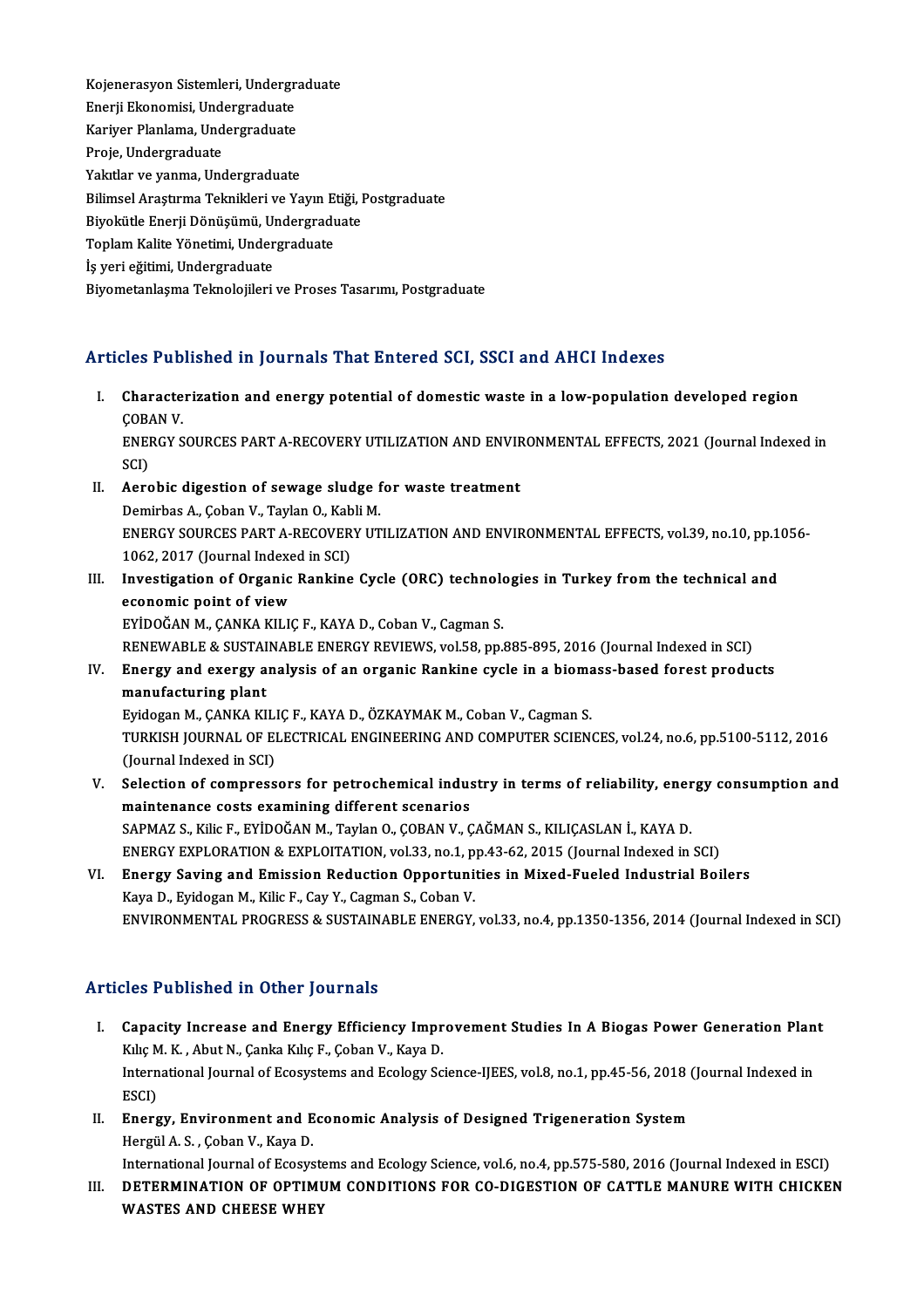ÇALHANR., KAYAD., ÇOBANV.

ÇALHAN R., KAYA D., ÇOBAN V.<br>INTERNATIONAL JOURNAL OF ECOSYSTEMS AND ECOLOGY SCIENCE-IJEES, vol.6, no.3, pp.375-380, 2016 (Journal CALHAN R., KAYA<br>INTERNATIONAL<br>Indexed in ESCI)<br>ENERCY EEEICI INTERNATIONAL JOURNAL OF ECOSYSTEMS AND ECOLOGY SCIENCE-IJEES, vol.6, no.3, pp.375-380, 2016<br>Indexed in ESCI)<br>IV. ENERGY EFFICIENCY INVESTIGATION OF A FURNACE BURNER REPLACEMENT AT REFINERY<br>DISTILLATION UNIT

- Indexed in ESCI)<br>IV. ENERGY EFFICIENCY INVESTIGATION OF A FURNACE BURNER REPLACEMENT AT REFINERY<br>DISTILLATION UNIT
	- CobanV.

DISTILLATION UNIT<br>Coban V.<br>INTERNATIONAL JOURNAL OF ECOSYSTEMS AND ECOLOGY SCIENCE-IJEES, vol.6, no.3, pp.443-448, 2016 (Journal<br>Indoved in ESCD Coban V.<br>INTERNATIONAL<br>Indexed in ESCI)<br>An experiments INTERNATIONAL JOURNAL OF ECOSYSTEMS AND ECOLOGY SCIENCE-IJEES, vol.6, no.3, pp.443-448, 2016 (Jou<br>Indexed in ESCI)<br>V. An experimental examination of energy production from domestic-based waste water treatment<br>cludge

Indexed<br>An exp<br>sludge<br>German An experimental examination of energy proce<br>sludge<br>Cagman S., Coban V., Eyidogan M., Kilic F., KAYA D.<br>WORLD JOURNAL OF ENCINEERING .vol.1.2, no.1..

sludge<br>Cagman S., Coban V., Eyidogan M., Kilic F., KAYA D.<br>WORLD JOURNAL OF ENGINEERING, vol.12, no.1, pp.45-49, 2015 (Journal Indexed in ESCI)

Cagman S., Coban V., Eyidogan M., Kilic F., KAYA D.<br>WORLD JOURNAL OF ENGINEERING, vol.12, no.1, pp.45-49, 2015 (Journal Indexed in ESCI)<br>VI. Effects of Various Nitrogen Rates to Biogas Production Yield in Anaerobic Digesti WORLD J<br>Effects c<br>Manure<br>CORAN V Effects of Various Nitrogen Rates to Biogas Produe<br>Manure<br>ÇOBAN V., sarac h. i. , KAYA D., EYİDOĞAN M., ÇAĞMAN S.<br>Life Science Journal Acta Zhongrhou University Overseas

Manure<br>ÇOBAN V., sarac h. i. , KAYA D., EYİDOĞAN M., ÇAĞMAN S.<br>Life Science Journal-Acta Zhengzhou University Overseas Edition, vol.11, no.2, pp.186-190, 2014 (Refereed<br>Journals of Other Institutions) ÇOBAN V., sarac h. i. , KAYA D.,<br>Life Science Journal-Acta Zhen<sub>i</sub><br>Journals of Other Institutions)

#### Refereed Congress / Symposium Publications in Proceedings

# efereed Congress / Symposium Publications in Proceedings<br>I. HAYVANSAL ATIK KAYNAKLI BİYOGAZ TESİSİNİN GÜBRE SATIŞINA YÖNELİK RİSK VE DUYARLILIK<br>ANALİZİ HAYVAN<br>HAYVAN<br>ANALİZİ HAYVANSAL ATIK KAYNAKLI BİY<br>ANALİZİ<br>tuna s., tuna s., ÇOBAN V., ÇAĞMAN S.<br>Uluslararası Marmara Fan Bilimlari K

ANALİZİ<br>tuna s., tuna s., ÇOBAN V., ÇAĞMAN S.<br>Uluslararası Marmara Fen Bilimleri Kongresi, 28 April 2019

II. HAYVANSAL ATIK KAYNAKLI ANAEROBİK FERMANTASYONA DAYALI BİYOGAZ TESİSİNDE İSLETME Uluslararası Marmara Fen Bilimleri Kongresi, 28 April 2019<br>HAYVANSAL ATIK KAYNAKLI ANAEROBİK FERMANTASYONA DAYALI BİYOGAZ TESİSİNDE İŞI<br>MALİYETLERİNİN ÇIKARILMASI VE TESİS FİZİBİLİTESİNE OLAN ETKİLERİNİN İNCELENMESİ<br>Kökool HAYVANSAL ATIK KAYNAKLI<br>MALİYETLERİNİN ÇIKARILM.<br>Köksal E., ÇOBAN V., ÇAĞMAN S.<br>Uluslararası Marmara Fan Biliml MALİYETLERİNİN ÇIKARILMASI VE TESİS FİZİBİLİTES<br>Köksal E., ÇOBAN V., ÇAĞMAN S.<br>Uluslararası Marmara Fen Bilimleri Kongresi, 18 April 2019<br>Biyogaz (Biyomatanizosyon Tesislerinin Coyre Kanun) Köksal E., ÇOBAN V., ÇAĞMAN S.<br>Uluslararası Marmara Fen Bilimleri Kongresi, 18 April 2019<br>III. Biyogaz/Biyometanizasyon Tesislerinin Çevre Kanunundaki Yeri

- Uluslararası Marmara Fen Bili<br><mark>Biyogaz/Biyometanizasyor</mark><br>ÇAĞMAN S., ÇOBAN V., yiğit d.<br>International Congress on Ens CAĞMAN S., ÇOBAN V., yiğit d.<br>International Congress on Energy Research, alanya, Turkey, 31 October - 02 November 2018, pp.110-121 CAĞMAN S., ÇOBAN V., yiğit d.<br>International Congress on Energy Research, alanya, Turkey, 31 October - 02 Novembe<br>IV. Electrostatic Powder Coating Plant Conveyor System and Energy Efficiency<br>togland HERGÜLA S. COBAN V. KAYA
- International Congress on Energy Research,<br>Electrostatic Powder Coating Plant Con<br>taskan d., HERGÜL A. S. , ÇOBAN V., KAYA D.<br><sup>2nd Inon and Steel Sumnosium(UDCS'17).</sup> T. Electrostatic Powder Coating Plant Conveyor System and Entaskan d., HERGÜL A. S. , ÇOBAN V., KAYA D.<br>3rd Iron and Steel Symposium(UDCS'17), Turkey, 3 - 05 April 2017<br>Conseity Increase and Energy Efficiency Improvement Stud
- taskan d., HERGÜL A. S. , ÇOBAN V., KAYA D.<br>3rd Iron and Steel Symposium(UDCS'17), Turkey, 3 05 April 2017<br>V. Capacity Increase and Energy Efficiency Improvement Studies in a Biogas Power Generation Plants<br>lockin kks m. 3rd Iron and Steel Symposium(UDCS'17), Turkey, 3<br>Capacity Increase and Energy Efficiency Impleskin kiliç m., ÇANKA KILIÇ F., ÇOBAN V., KAYA D.<br>7th International Conference of Ecoustems (ICE20) Capacity Increase and Energy Efficiency Improvement Studies in a Biogas Pow<br>keskin kılıç m., ÇANKA KILIÇ F., ÇOBAN V., KAYA D.<br>7th International Conference of Ecosystems (ICE2017) Tirana, Albania, 2 - 05 June 2017<br>Capacity keskin kılıç m., ÇANKA KILIÇ F., ÇOBAN V., KAYA D.<br>7th International Conference of Ecosystems (ICE2017) Tirana, Albania, 2 - 05 June 2017<br>7. Capacity Increase and Energy Efficiency Improvement Studies in a Biogas Power Gen
- 7th International Conference of Ecosystems (ICE2017) Tirana, Albania, 2 05 June 2017<br>Capacity Increase and Energy Efficiency Improvement Studies in a Biogas Pow<br>KILIÇ M. K., ABUT N., ÇANKA KILIÇ F., ÇOBAN V., KAYA D. Capacity Increase and Energy Efficiency Improvement Studies in a Biogas Power Generation P<br>KILIÇ M. K., ABUT N., ÇANKA KILIÇ F., ÇOBAN V., KAYA D.<br>7th International Conference of Ecosystems (ICE2017) Tirana, Albania, June KILIÇ M. K. , ABUT N., ÇANKA KILIÇ F., ÇOBAN V., KAYA D.<br>7th International Conference of Ecosystems (ICE2017) Tirana, Albania, June 02,05, 2017, 7th Interna<br>Conference of Ecosystems (ICE2017) Tirana, Albania, Tirane, Alban 7th International Conference of Ecosystems (ICE2017) Tirana, Albania, Conference of Ecosystems (ICE2017) Tirana, Albania, Tirane, Albania, 2<br>VII. Economic Analysis of Biogas Production from Chicken Manure<br>COPAN V. CAČMAN S
- Conference of Ecosystems (ICE2017) Tirana, Albania, Tirane, Albania, 2 05 June 2017, pp.289-301<br>Economic Analysis of Biogas Production from Chicken Manure<br>COBAN V., ÇAĞMAN S., EYİDOĞAN M., ÇANKA KILIÇ F., KAYA D. Economic Analysis of Biogas Production from Chicken Manure<br>ÇOBAN V., ÇAĞMAN S., EYİDOĞAN M., ÇANKA KILIÇ F., KAYA D.<br>International Ege Energy Symposium and Exhibition, AFYONKARAHİSAR, Turkey, 11 - 13 May 2016, pp.685-691<br>A COBAN V., ÇAĞMAN S., EYİDOĞAN M., ÇANKA KILIÇ F., KAYA D.<br>International Ege Energy Symposium and Exhibition, AFYONKARAHİSAR, Turkey, 11 - 13 May 2016, pp.685-691<br>VIII. ANAYLYSIS OF A TRIGENERATION SYSTEM IN TERMS OF EN
- International Ege Energy Symposi<br>ANAYLYSIS OF A TRIGENERAT<br>HERGÜL A. S. , KAYA D., ÇOBAN V.<br>Eth International Conference of Eq VIII. ANAYLYSIS OF A TRIGENERATION SYSTEM IN TERMS OF ENERGY, ENVIRONMENT AND ECONOMIC<br>HERGÜL A. S., KAYA D., COBAN V.
- IX. DETERMINATION OF OPTIMUM CONDITIONS FOR CO DIGESTION OF CATTLE MANURE WITH CHICKEN 6th International Conference of Ecosystems, 4 - 06 June 2016<br>DETERMINATION OF OPTIMUM CONDITIONS FOR CO D<br>WASTES AND CHEESE WHEY<br>CALHAN R., KAYA D., COBAN V. WASTES AND CHEESE WHEY